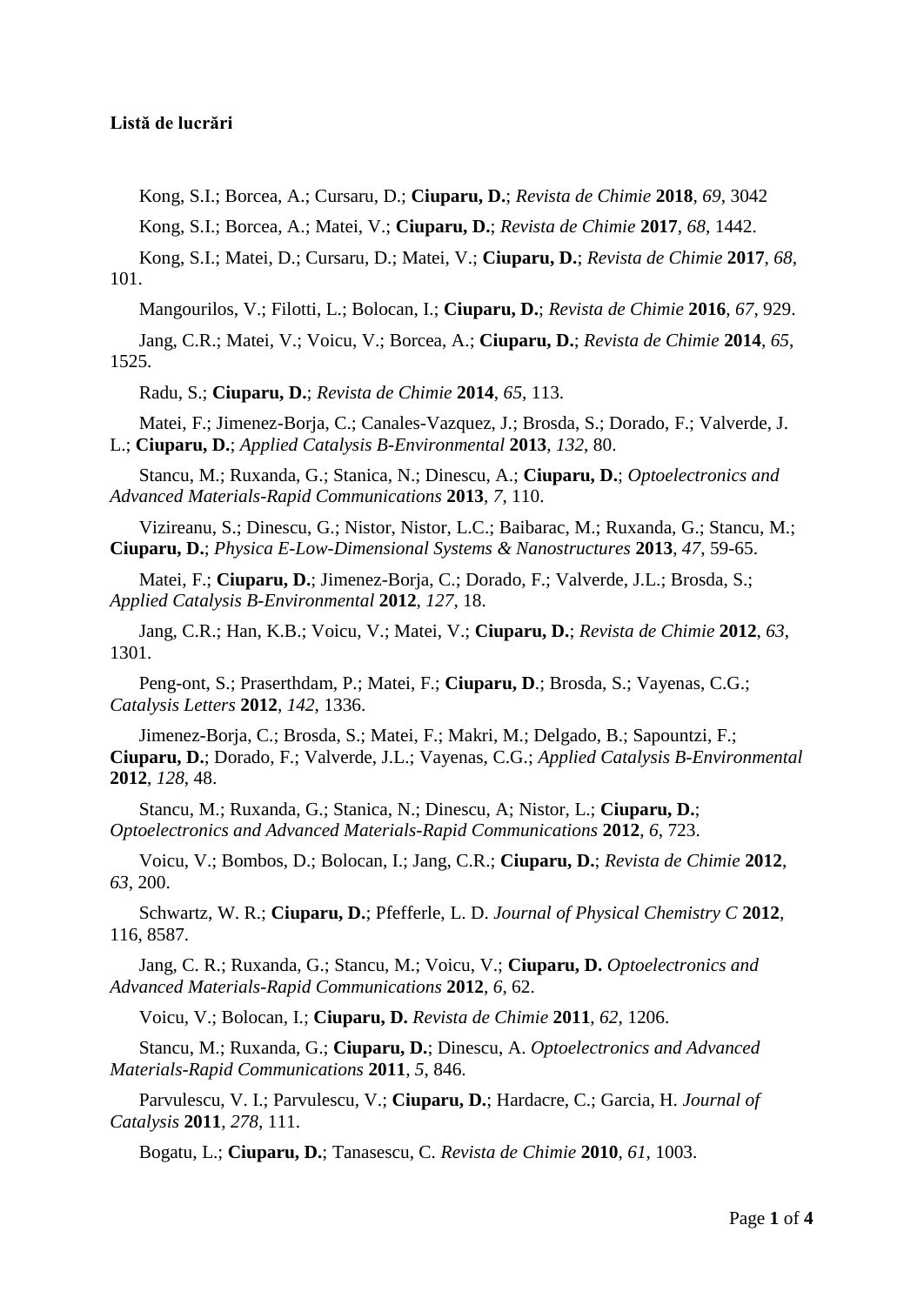Mangourilos, V.; Bombos, D.; Juganaru, T.; Bolocan, I.; Bombos, M.; **Ciuparu, D.** *Revista De Chimie* **2009**, *60*, 1338.

Ruxanda, G.; Stancu, M.; Vizireanu, S.; Dinescu, G.; **Ciuparu, D.** *Journal of Optoelectronics and Advanced Materials* **2008**, *10*, 2047.

Chen Y., Wei L., Wang B., Lim S., **Ciuparu D.,** Zheng M., Chen J., Zoican C., Yang Y., Haller G. L., Pfefferle L. D., "Low-Defect, Purified, Narrowly (n,m)-Dispersed Single-Walled Carbon Nanotubes Grown from Cobalt-Incorporated MCM-41", *ACS Nano* **1**(4) (2007), 327- 336

Chen Y, Wang B, Li LJ, Yang YH, **Ciuparu D**, Lim SY, Haller GL, Pfefferle LD, "Effect of different carbon sources on the growth of single-walled carbon nanotube from MCM-41 containing nickel", *Carbon* **45**(11) (2007), 2217-2228.

**Ciuparu D**, Ensuque A, Bozon-Verduraz F, "Pd catalysts supported on MgO, ZrO2 or MgO-ZrO2: Preparation, characterization and study in hexane conversion", *Applied Catalysis A: General* **326**(2) (2007), 130-142.

Lim SY, Wang C, Yang YH, **Ciuparu D**, Pfefferle L, Haller GL, "Evidence for anchoring and partial occlusion of metallic clusters on the pore walls of MCM-41 and effect on the stability of the metallic clusters", *Catalysis Today* **123**(1-4) (2007), 122-132.

S. Lim, **D. Ciuparu**, Y. Yang, G. Du, L.D. Pfefferle, G.L. Haller, "Improved synthesis of highly ordered Co-MCM-41", *Microporous and Mesoporous Materials* **101**(1-2) (2007), 200.

Y. H. Yang, S. Lim, G. A. Du, C. A. Wang, **D. Ciuparu**, Y. Chen, G. L. Haller, "Controlling of physicochemical properties of nickel-substituted MCM-41 by adjustment of the synthesis solution pH and tetramethylammonium silicate concentration", *Journal of Physical Chemistry B* **110**(12) **(**2006), 5927-5935.

Y. Chen, **D. Ciuparu**, S. Lim, G.L. Haller, L.D. Pfefferle, "The effect of the cobalt loading on the growth of single wall carbon nanotubes by CO disproportionation on Co-MCM-41 catalysts", *Carbon*, **44**(1) (2006), 67.

**D. Ciuparu**, P. Haider, M. Fernández-García, Y. Chen, S. Lim, G. Haller, L. Pfefferle, "X-Ray absorption spectroscopic investigation of partially reduced cobalt species in Co-MCM-41 catalysts during synthesis of single wall carbon nanotubes", *Journal of Physical Chemistry B*, **109**(34) (2005), 16332.

Y. Yang, S. Lim, G. Du, **D. Ciuparu**, Y. Chen, C. Wang, G.L. Haller, "Synthesis and Characterization of Highly Ordered Ni-MCM-41 Mesoporous Molecular Sieves", *Journal of Physical Chemistry B,* **109**(27) (2005), 13237.

P. Haider, G.L. Haller, L. Pfefferle, **D. Ciuparu**, "New approach to avoid erroneous interpretation of results derived from the Generalized 2D Correlation Analysis for applications in catalysis", *Applied Spectroscopy,* **59**(8) (2005), 1060.

P. Haider, Y. Chen, S. Lim, G. Haller, L. Pfefferle and **D. Ciuparu**, "Application of the generalized 2D correlation analysis to dynamic near edge X-ray absorption spectroscopy data", *Journal of the American Chemical Society*, **127**(6) (2005), 1906.

Y. Chen, **D. Ciuparu**, Y. Yang, S. Lim, C. Wang, G.L. Haller and L Pfefferle, "Singlewall carbon nanotubes synthesis by CO disproportionation on nickel-incorporated MCM-41", *Nanotechnology*, **16**(7) (2005), S476.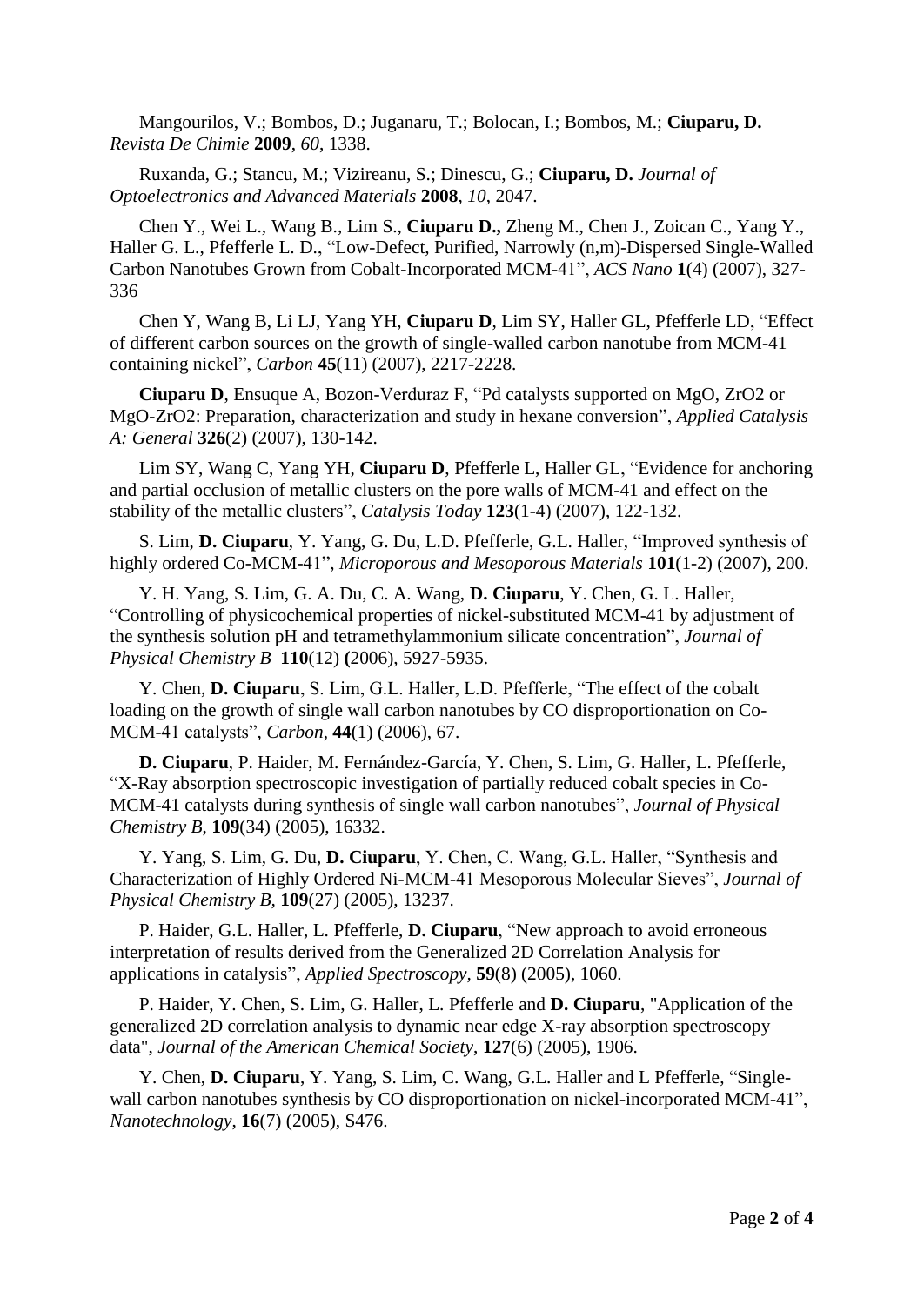S. Lim, Y. Yang, **D. Ciuparu**, C. Wang, Y. Chen, L. Pfefferle, G.L. Haller, "The effect of synthesis solution pH on the physicochemical properties of Co substituted MCM-41", *Topics in Catalysis*, **34**(1-4) (2005), 31.

P.B. Amama, S. Lim, **D. Ciuparu**, L. Pfefferle and G.L. Haller, "Hydrothermal synthesis of MCM-41 using different ratios of colloidal and soluble silica", *Microporous and Mesoporous Materials*, **81**(1-3) (2005), 191.

Y. Li, Y. Chen, R. Xiang, **D. Ciuparu**, L.D. Pfefferle, C. Horvath and J.A. Wilkins, "Incorporation of Single-Wall Carbon Nanotubes into an Organic Polymer Monolithic Stationary Phase for m-HPLC and Capillary Electrochromatography", *Analytical Chemistry*, **77**(5) (2005), 1398.

P.B. Amama, S. Lim, **D. Ciuparu**, Y. Yang, L. Pfefferle and G.L. Haller, "Synthesis, Characterization, and Stability of Fe-MCM-41 for Production of Carbon Nanotubes by Acetylene Pyrolysis", *Journal of Physical Chemistry B*, **109**(7) (2005), 2645.

S. Lim, **D. Ciuparu**, Y. Chen, Y. Yang, L. Pfefferle and G.L. Haller, "Pore Curvature Effect on the Stability of Co-MCM-41 and the Formation of Size-Controllable Subnanometer Co Clusters", *Journal of Physical Chemistry*, **109**(6) (2005), 2285.

J. Su, G. Cui, M. Gherasimova, H. Tsukamoto, J. Han, **D. Ciuparu**, S. Lim, L. Pfefferle, Y. He, A.V. Nurmikko, C. BroadbridgeA. Lehman, "Catalytic growth of group III-nitride nanowires and nanostructures by metalorganic chemical vapor deposition", *Applied Physics Letters*, **86**(1) (2005), 013105/1.

M. Gherasimova, J. Su, G. Cui, Z.-Y. Ren, S.-R. Jeon, J. Han, Y. He, Y.-K. Song, A. V. Nurmikko, **D. Ciuparu**, L. Pfefferle, "A nanocluster route to zero- and one-dimensional quantum structures by MOCVD", *Physica Status Solidi (c)*, **2**(7) (2005), 2361.

S. Lim, **D. Ciuparu**, Y. Chen, L. Pfefferle and G.L. Haller, "Effect of Co-MCM-41 Conversion to Cobalt Silicate for Catalytic Growth of Single Wall Carbon Nanotubes", *Journal of Physical Chemistry B*, **108** (2004), 20095.

**D. Ciuparu**, Y. Chen, S. Lim, Y. Yang, G.L. Haller and L. Pfefferle, "Mechanism of Cobalt Cluster Size Control in Co-MCM-41 during Single-Wall Carbon Nanotubes Synthesis by CO Disproportionation", *Journal of Physical Chemistry B*, **108**(40) (2004), 15565.

Y. Chen, **D. Ciuparu**, S. Lim, Y. Yang, G.L. Haller and L. Pfefferle, "Synthesis of uniform diameter single-wall carbon nanotubes in Co-MCM-41: effects of the catalyst prereduction and nanotube growth temperatures", *Journal of Catalysis*, **225**(2) (2004), 453.

Y. Chen, **D. Ciuparu**, S. Lim, Y. Yang, G.L. Haller and L. Pfefferle, "Synthesis of uniform diameter single wall carbon nanotubes in Co-MCM-41: effects of CO pressure and reaction time", *Journal of Catalysis*, **226**(2) (2004), 351.

R.F. Klie, **D. Ciuparu**, L. Pfefferle and Y. Zhu, "Multi-walled carbon nanotubes on amorphous carbon films", *Carbon*, **42**(10) (2004), 1953.

**D. Ciuparu**, R.F. Klie, Y. Zhu and L. Pfefferle, "Synthesis of Pure Boron Single-Wall Nanotubes", *Journal of Physical Chemistry B*, **108**(13) (2004), 3967.

**D. Ciuparu**, Y. Chen, S. Lim, G.L. Haller and L. Pfefferle, "Uniform-Diameter Single-Walled Carbon Nanotubes Catalytically Grown in Cobalt-Incorporated MCM-41", *Journal of Physical Chemistry B*, **108**(2) (2004), 503.